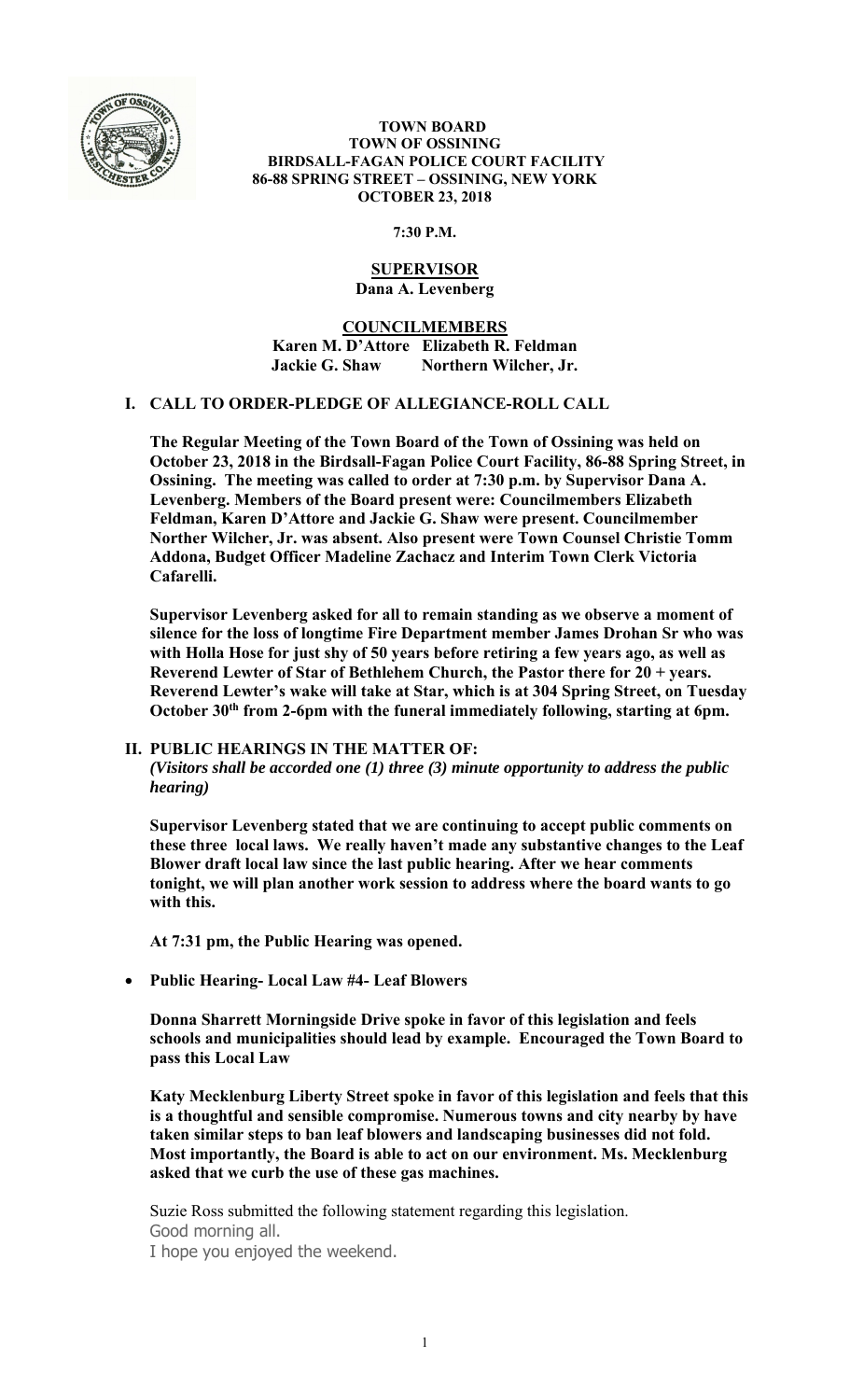Circling back to this issue, I wanted to share an interesting email conversation that Mayor Gearity had with the individual who spearheaded Yonkers successful campaign (and Westchester County's first, since 2007) to ban the use of Leaf Blowers during specific periods. With Mayor Gearity's permission, I am sharing this with you is to help address the the concerns that landscapers will suffer, but also to bring attention to experts that have concluded that it is a health risk.

See below please. My best, Suzie

Victoria Gearity <Gearity@villageofossining.org>

Last night the only person who spoke re leaf blowers was John Bell reading Suzie's letter on behalf of Green O. The Board has kept the Public Hearing open through our 10/17 Legislative Session.

Please have a look at the comments from Molly Roffman from her experience leading the leaf blower restrictions in Yonkers.

-------------

Victoria Gearity Mayor, Village of Ossining 914-640-0575

Begin forwarded message:

From: Molly Roffman <molly@stepwisenow.com<mailto:molly@stepwisenow.com>> Date: October 2, 2018 at 4:17:47 PM EDT To: Victoria Gearity <Gearity@villageofossining.org<mailto:Gearity@villageofossining.org>> Subject: Re: Leaf Blowers

Hi Victoria,

Yonkers was the first municipality to pass the legislation based on the public health risks rather than noise and we then provided our letters of support to 10 other municipalities to help them pass their ordinances.

The claim that landscapers will suffer monetarily has never been substantiated. It's simply not true. On the contrary they save time by not doing what they don't (and by best practice) need to do in the first place.

We had very strong written and oral testimony from (the short list):

Dr. Allen Dozor, Chief, Pediatric Pulmonology, Allergy, Immunology and Sleep Medicine, Maria Fareri Children's Hospital, Valhalla, NY

Michael J. Spicer F.A.C.H.E. President and CEO St. Joseph's Medical Center Yonkers, NY

Philip J. Landrigan, M.D., M.Sc., (pediatrician and epidemiologist) Chair of the Department of Preventive Medicine: 1995 to 2015. He was named Dean for Global Health in 2010. All of the physicians in his preventive health department signed the letter of support.

Senior Policy Director of the New York State American Lung Association President of the American Pediatric Association

Director of the Asthma Program for St. John's Hospital, Yonkers, NY All of Westchester County's leading conservation groups also provided letters of support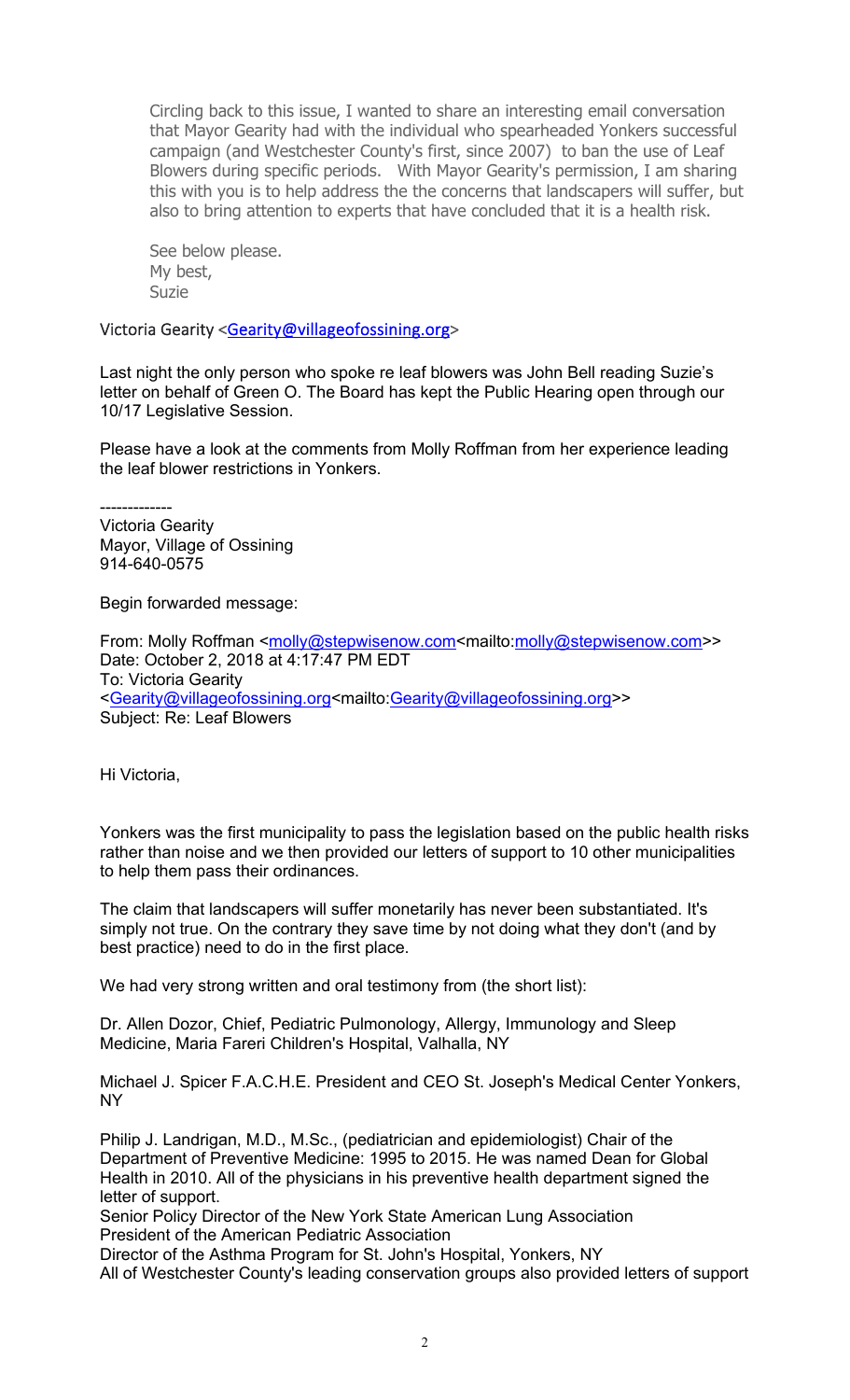and testimony.

The landscape industry in Yonkers is very well connected politically but we were able to show that the ordinance was based on landscape best practices as well as recommendations from respected physicians and public health institutions and conservation groups.

Yonkers has one of the highest childhood asthma rates in the country. As Dr. Dozor wrote in his letter: leaf blowers emit their toxic exhaust and particulate debris at stroller height.

Once the ordinance was passed we met with enforcement officials to be sure they understood the rationale for the ordinance and we worked with the city to launch an public awareness campaign. Our summers are quiet and the air is so much easier to breathe. I can't imagine what it would have been like in Yonkers this past summer if we had had leaf blowers going full tilt on every property with so many Air Quality Alert Days.

I'd be happy to provide you with the letters and speak with you by phone if you'd like. Unlike in 2007 when we passed our ordinances - there are now plenty of industrial quality battery powered lawn mowers, leaf blowers even chain saws available - all of which could become solar powered.

We will be advocating for the City of Yonkers to phase out all gas-powered landscape equipment by 2021.

Best!

**Molly** 

Molly Olivia Roffman, PT MA CEEAA Owner & Director StepWISEnow Balance Fitness 325 South Highland Avenue, Suite 109 Briarcliff Manor, New York 10510 914.292.0602 (o) 914.486.8125 (c)

\_\_\_\_\_\_\_\_\_\_\_\_\_\_\_\_\_\_\_\_\_\_\_\_\_\_\_\_\_\_\_\_

From: Victoria Gearity <Gearity@villageofossining.org<mailto:Gearity@villageofossining.org>> Sent: Tuesday, October 2, 2018 9:19:11 AM To: Molly Roffman Subject: Leaf Blowers

Really? Yes, I'm very interested in your experience with the leaf blowers. I was surprised that Yonkers was included in the communities with the ban. Most are small affluent villages.

The pushback we receive is from both landscapers and property owners. Village properties tend to be small. This means both that there aren't vast expanses of leaves to blow, and that everyone is very close to their neighbors.

Will we be deeply impacting the financial viability of local landscapers? (Ossining is home to many small companies and laborers). How are landscaping companies able to operate in communities with leaf blower restrictions? Is it more expensive for property owners to hire landscapers to work on their property?

Are you familiar the practice of blowing the sidewalks clear of pesticides following a treatment? This has been raised as a hazard that should be avoided anyway, but folks who prize their well manicured lawns don't like that idea.

The initiative has been championed by both homeowners who find the noise a serious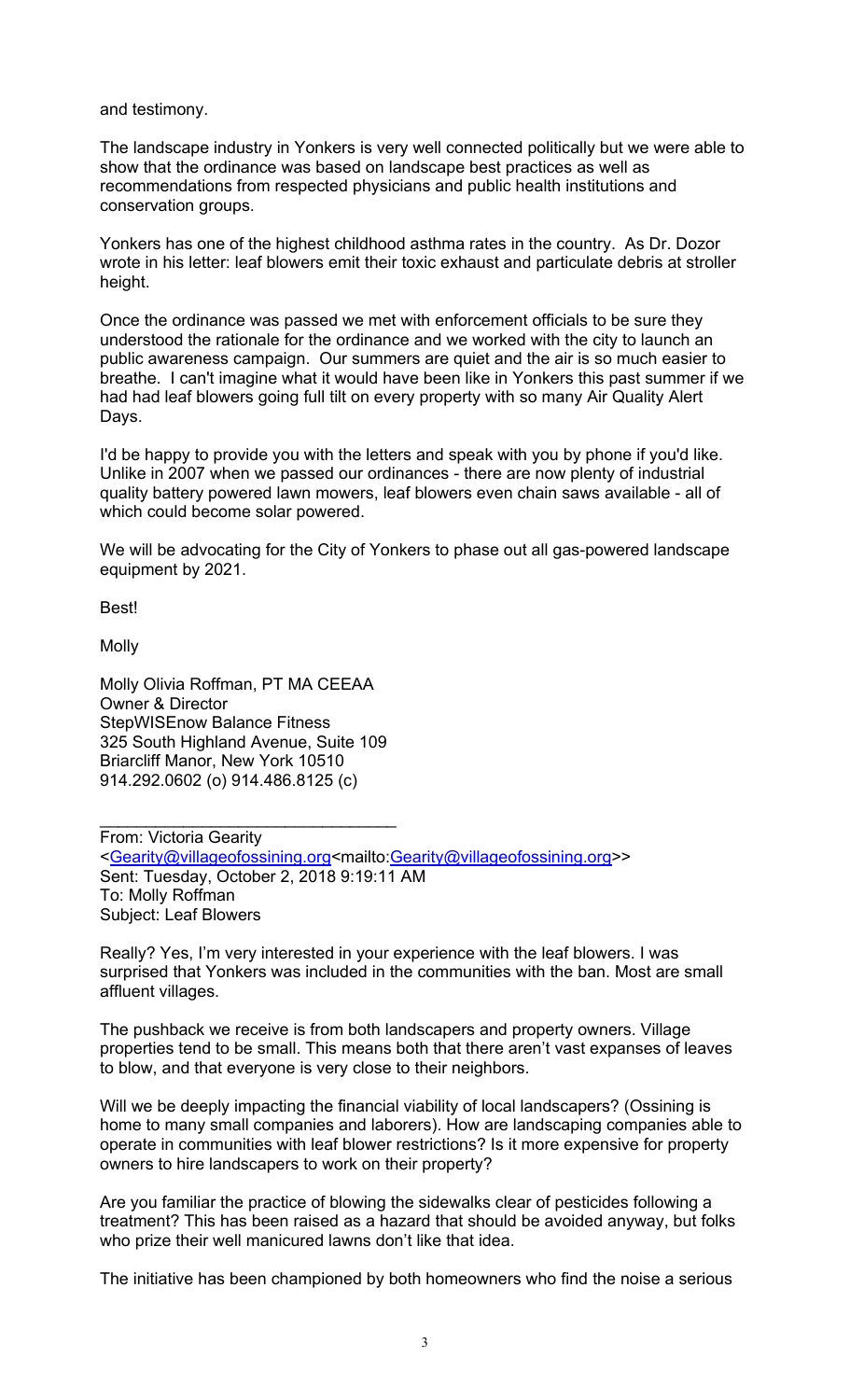impediment to their quality of life, and Green Ossining who is concerned about the environmental impact of the noise and the blowing of pesticides.

We heard from a pediatrician and environmental scientist re the risk the noise poses for children and workers. Industry folks say that the data in these studies is dated and that today's equipment is no longer as loud.

I'm grateful for any insights from your experience.

Ideally, actions like this by local governments would push the electric power tool companies to improve the viability of their products for industrial use. If half the homes in Westchester ban leaf blowers for portions of the year, and this has a financial impact on landscapers' profitability, investing in new equipment would be a reasonable consideration. But my understanding is that none of the electric counterparts are strong enough for professional landscapers at this point.

------------

Victoria Gearity Mayor, Village of Ossining 914-640-0575

On Oct 1, 2018, at 4:08 PM, Molly Roffman <molly@stepwisenow.com<mailto:molly@stepwisenow.com><mailto:molly@stepwisen ow.com>> wrote:

Thank you, Victoria.

On another topic - I noticed that you're considering a leaf blower ordinance for Ossining. I happen to be the person who spearheaded that effort in Yonkers if you are interested to know how we passed it there. It's been very successful.

Best, Molly Molly Olivia Roffman, PT MA CEEAA Owner & Director StepWISEnow Balance Fitness 325 South Highland Avenue, Suite 109 Briarcliff Manor, New York 10510 914.292.0602 (o) 914.486.8125 (c)

molly@stepwisenow.com<mailto:molly@stepwisenow.com><mailto:molly@stepwiseno w.com>

www.stepwisenow.com<http://www.stepwisenow.com><http://www.stepwisenow.com> On Wed, Sep 26, 2018 at 11:13 AM suzie ross  $\langle \text{suzie.e.} \text{cross}(\text{Qgmail.com} \rangle$  wrote:

Thank you Donna.

May I also add that we know that education is an important part of any change like this. The mulching conversation/education and chemical-free yards should be the other part of this so that people understand that we are not just taking something away and leaving them to figure out how to deal with what may now appear to be a problem.

We've had Ossining Lawnmower at the Earth Day Festival for the past three years demonstrating mulching mowers.

At almost every Green Ossining tabling opportunity we have been promoting chemicalfree lawns with the help of resources such as the Great Healthy Yard project, and Cornell Cooperative Extension materials

• http://tghyp.com/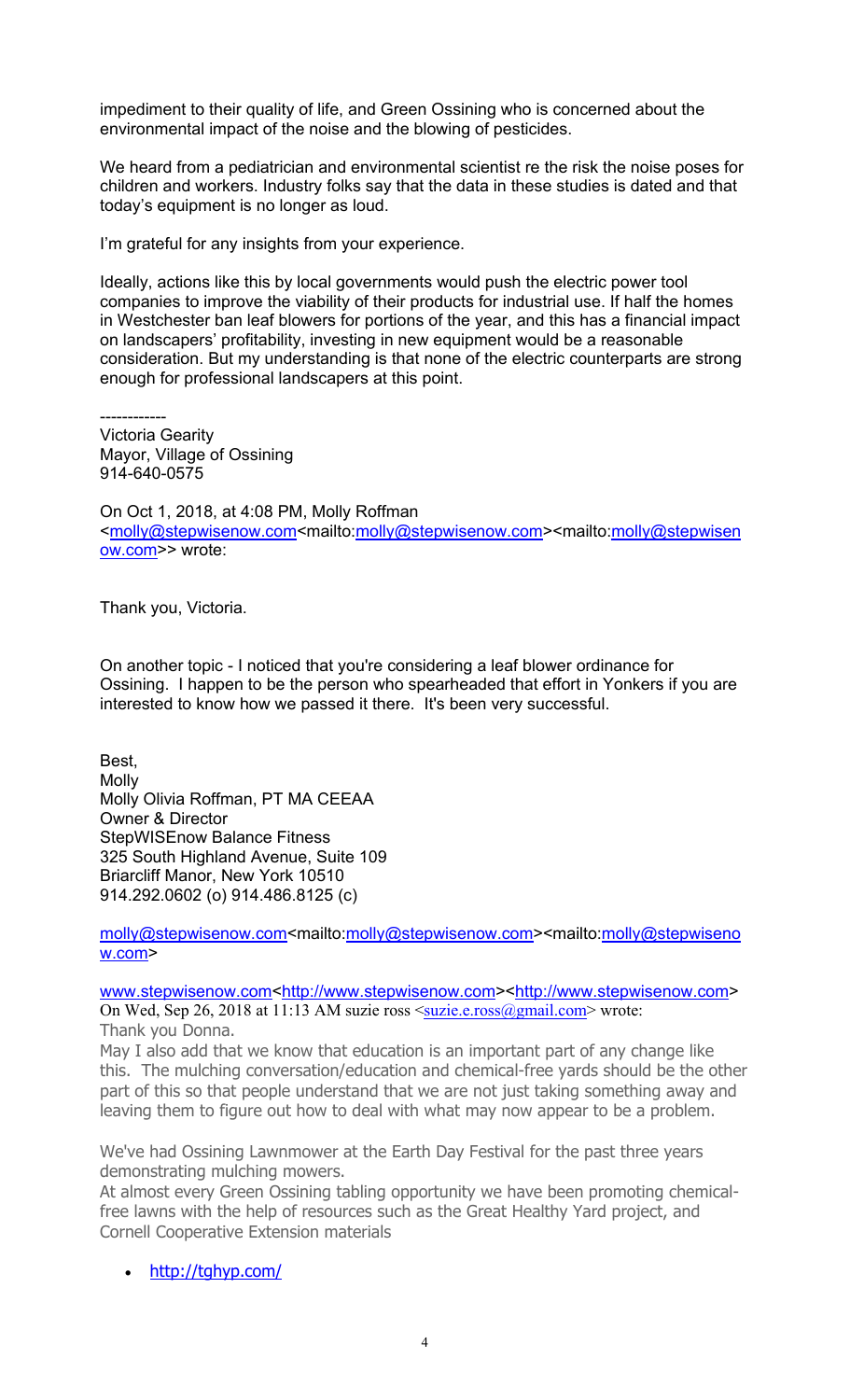# http://cce.cornell.edu/

Green Ossining has been pushing "Leave Leaves Alone"/"Love'Em and Leave 'Em" which has resources for both residents AND Landscapers (to show them their options), and has now been adopted as a suggested practice by Westchester County.

- http://www.leaveleavesalone.org/
	- o Their list of landscapers appears to be a work in progress, but there are testimonials from some that are already doing it that could be sought, and I would ask Ossining Lawnmower for a list of their known landscapers that are having equipment serviced/purchased through them. Ossining Lawnmower has a wide service area in Northern Westchester.
- http://environment.westchestergov.com/yard-waste

I believe that educating our community about alternative practices is important. We get change is hard. But this legislation, hand-in-hand with education opportunities, will not only end an environmental wrecking-ball, it actually can mitigate damage and have the fundamental ability to create a better planet by giving back to the soil.

I applaud all of you for considering this legislation and hope that you understand how important this is as leaders of our community. My thanks, Suzie

On Wed, Sep 26, 2018 at 10:41 AM Donna Sharrett <dsharrett@optonline.net> wrote: I leave the Leaf Blower Public Hearings with a heavy heart. In a matter of a few decades, a flash in the timeline of humanity, the American society at large has become addicted to the goal of sterile landscapes heavily dependent on chemicals and leaf blowers.

It is beyond belief that limiting leaf blowers during the 4 months when they are least needed should be so difficult and so contested.

Non-toxic (leaf blower free) lawn care brochure from Cornell: https://ecommons.cornell.edu/bitstream/handle/1813/43857/lawn-care-no-pesticides-NYSIPM.pdf?sequence=1

Early this morning a monarch butterfly emerged on the back wall of our house. Ken and I have created a chemical & leaf blower-free native wildlife refuge here (replete with acorns) for which we have been richly rewarded. For the beautiful new monarch I can only hope that he finds along his journey south enough non-toxic landscapes rich with fall blooming nectar plants to sustain him. Actually, this is his only hope.

My comments from last night's leaf blower public hearing:

It is not reasonable to impose the ban to certain residents and/or entities and not others. I am strongly opposed to the exemptions as currently listed # 130-7.1.B.(2), and ask the board to consider changing this to: "This provision does not apply to cemeteries or to the clean-up of any impervious surface areas when leaf blowers are used at half speed."

What are the negative impacts of leaf blowers:

1. one half hour use of a 2-stroke engine leaf blower produces the same hydrocarbon emissions as driving a Ford F-150 pickup truck 3,887 miles. Using a leaf blower for 5 minutes is equal to driving that same truck 648 miles – the distance to Wilmington NC.

2. Breathing the high levels of hydrocarbons, and pesticides, fertilizers, animal droppings and whatever else is blown into the air by leaf blowers is hazardous.

3. Leaf blowers, which have a velocity of up to 165 MPH, blow away essential organic matter from the soil surface and leads to soil compaction which facilitates stormwater runoff negatively impacting our Waterways and river.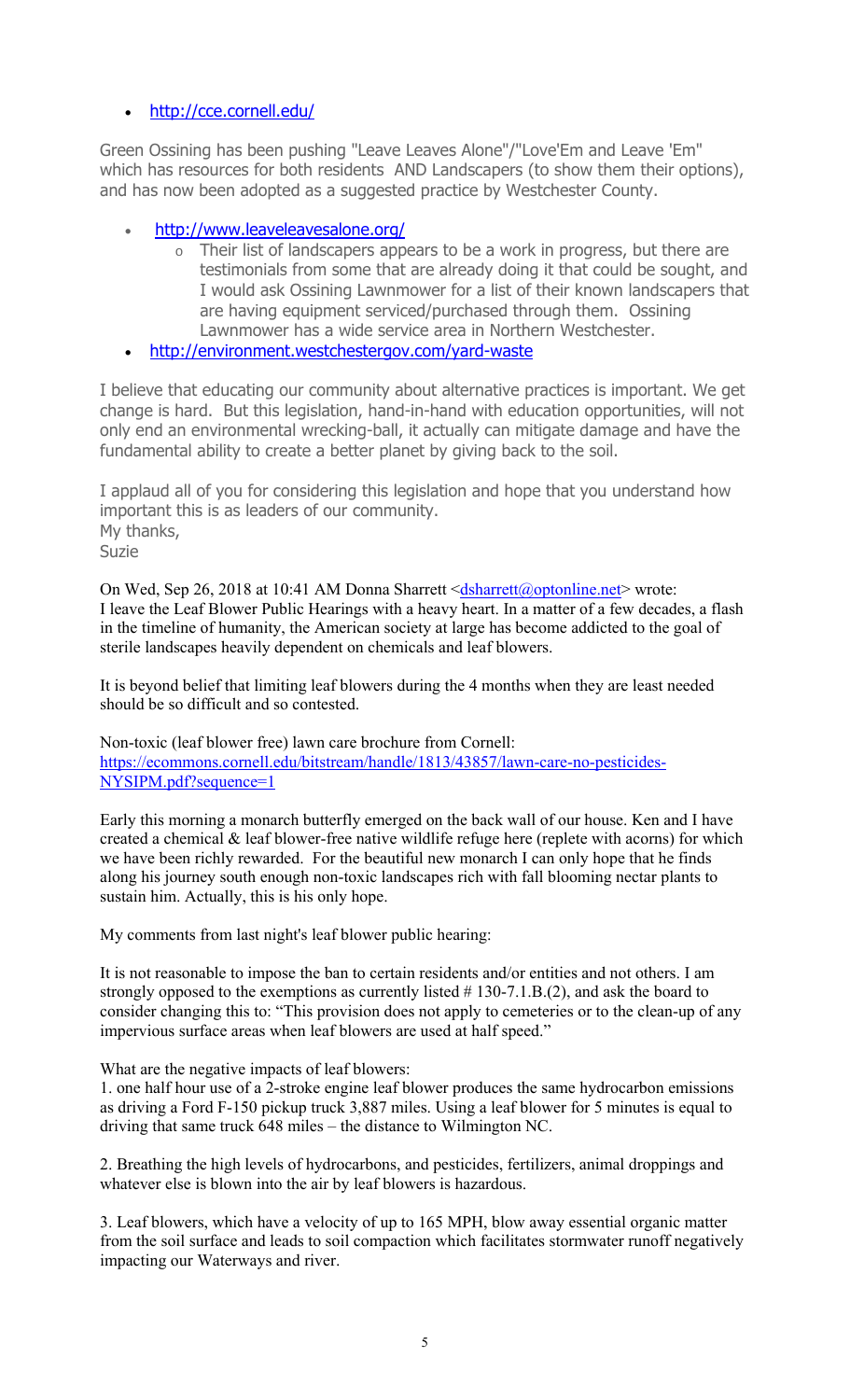Grass clippings and ground leaves left in place provide nutrients, and creates more resilient and drought tolerant lawns. Mulch mowing during leaf season would save tax dollars. How much money is spend on leaf collection and carting?

The big picture: Long term human existence is in part compromised by the fallacy that our properties need to be cleaned to the point of irreversible damage to our environment and our health.

The NYS extension soil scientist who is studying Ken and my lawn, flew to the Carolinas yesterday to assist with livestock composting. Millions of livestock died during Hurricane Florence. It is perhaps unknowable how many pets and wildlife also died during that storm, a storm intensified in size and duration by rising sea levels and warming ocean temperatures as a direct result of climate change. It is imperative that we make immediate, substantial changes that will reduce our contribution to climate change. Limiting leaf blower usage is a meaningful, responsible measure towards this goal.

Thank you for considering my comments and for your careful deliberation on this matter.

Donna Sharrett

Cc: Mitzi Elkes, Chairperson EAC Suzi Ross, Chairperson Green Ossining

> **At 7:49 p.m., Councilmember Feldman moved and it was seconded by Councilmember Shaw that the Public Hearing be adjourned to November 13, 2018.**

**At 7:37 pm, the Public Hearing was opened.** 

**Public Hearing- Local Law #5- Accessory Apartments** 

**Supervisor Levenberg stated that we had left this public hearing open so we had to time to make sure we complied with all the notice requirements in General Municipal Law. The County provided comments to the Town suggesting that accessory apartments not be a special permit use, but it has been such for 20 years or more in the Town. Generally, we have not found that this has been onerous in the past. For the most part it seems to be a pretty streamlined process, and the board is opting to keep it that way. And we believe the public continues to be in favor of having oversight over where these accessory apartments are located. We will close this public hearing tonight unless there are many more comments.** 

**At 7:39 p.m., Councilmember Feldman moved and it was seconded by Councilmember Shaw that the Public Hearing be closed.** 

**At 7:39 pm, the Public Hearing was opened.** 

**Public Hearing- Local Law #6-Solar Energy** 

**Supervisor Levenberg stated that we had made some substantive changes to the draft local law on Solar Energy before our last public hearing, particularly making Tier 3-solar farm siting a floating zone with criteria established to determine where a floating zone would best be located, favoring paved cleared land, then open cleared land, over undeveloped, uncleared parcels. We are interested in hearing public feedback on these changes this evening. We also plan to reduce the height from a maximum of 20' to a maximum of 15' which will be in the next version that we post.** 

**Donna Sharrett Morningside Drive discussed the different tiers for the Solar Energy and did not understand how the screening would work.** 

**Travis Scott Solar Vendor spoke about the slope and wetlands and explained that they are working with environmental engineers.**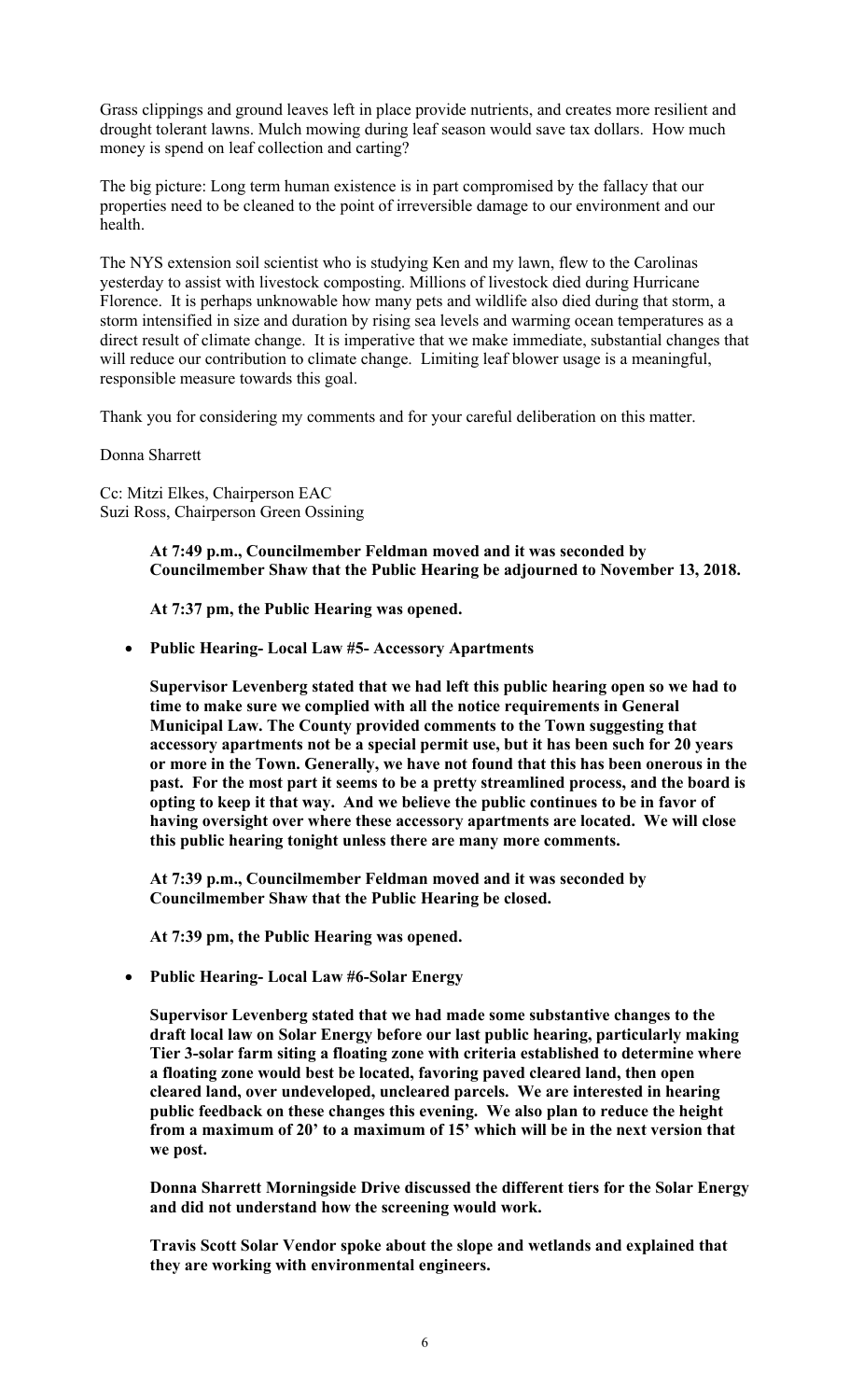**At 7:50 p.m., Councilmember Shaw moved and it was seconded by Councilmember Feldman that the Public Hearing be adjourned to November 13, 2018.** 

#### **III.ANNOUNCEMENTS**

**This past week has been a challenging one as computer issues have plagued both Town and Village government. We are continuing to work through this and it is an opportunity for us to improve our back-up systems which we will work with the Village to do. We do apologize to anyone who may have had trouble getting serviced by our personnel due to these challenges.** 

**We are hearing talk of some bad weather coming our way this weekend. All of our departments will do our best to prepare for this. Meanwhile, we are particularly concerned with the impact on our big event planned for this weekend which so much hard work had gone into. Since we know the weather and timing can be fickle, our plan right now is to move forward with the Friday night October 26th Haunted Hayride date, and make a decision midday Thursday if we will postpone Saturday's Hayride to the following week. Please stay tuned to the Town's website for the most up to date information and we will push it out to all associated media as well.** 

**Yesterday was our deadline to respond to Phase One of Project Forward, the Survey we had sent out to everyone in the Town of Ossining to take the temperature of our residents about streamlining government services. We have received a nice response to date but are hopeful to get a few more, so we are extending the deadline till next Tuesday, October 30th. Following that, next week we anticipate receiving a report from our consultant about next steps, which would include additional public engagement.** 

**October 30th is also the deadline for mailing in your application for an absentee**  ballot for the November 6<sup>th</sup> election. You have until Monday November 5<sup>th</sup> to apply **in person at the Westchester County Board of Elections on Quarropas Street in White Plains.** 

**There are several local races to learn about, in addition to congressional, gubernatorial, and attorney general races, before you get out to vote on Tuesday, November 6th. The Ossining Public Library will host a Candidate's Forum in the Budarz Theater beginning at 7PM this Thursday, October 25th-- come out to hear from the sitting, and hopeful, candidates and learn more about their platforms. Thanks to the Greater Ossining Chamber of Commerce and the League of Women Voters for organizing this informative session.** 

**As I mentioned, aside from the upcoming elections, the event figuring most prominently in our minds is the Forest O' Fears Haunted Hayride, scheduled for this Friday (October 26th) and Saturday (October 27th). Tickets are still available at www.forestofears.org-- while tickets will be sold on site, purchasing them in advance allows you to get the discounted rate, while also letting you secure your choice of ride time (first ride is at 6:45PM, last one's at 10PM). I did a walkthrough of the event this morning, and let me be the first to tell you, it's super spooky, and you're going to love it! However, if the super spooky isn't for you (no judgement), you can purchase a "Field Access Only" ticket when you get to the gate—the Halloween Village will be filled with games, vendors, food, and music, not to mention the Homespun Merry-Go-Round and a fire show! Make sure to join in the fun at Cedar Lane Park this weekend.** 

**There are several other Halloween activities on tap for the weekend! Also on**  Saturday, October 27<sup>th</sup>, the Greater Ossining Chamber of Commerce Uptown **Alliance will host the 3rd Annual Ossining Howl-o-Ween Kids & Pet Parade on Upper Croton Avenue. The parade kicks off at 11AM outside the Elks Lodge at 118 Croton Avenue and heads up to the Mike Risko Music School at 44 Croton Avenue. After the parade, the fun doesn't stop! Stay for music, games, and prizes! I can't wait to see all of the great costumers out there, kids and canines alike.**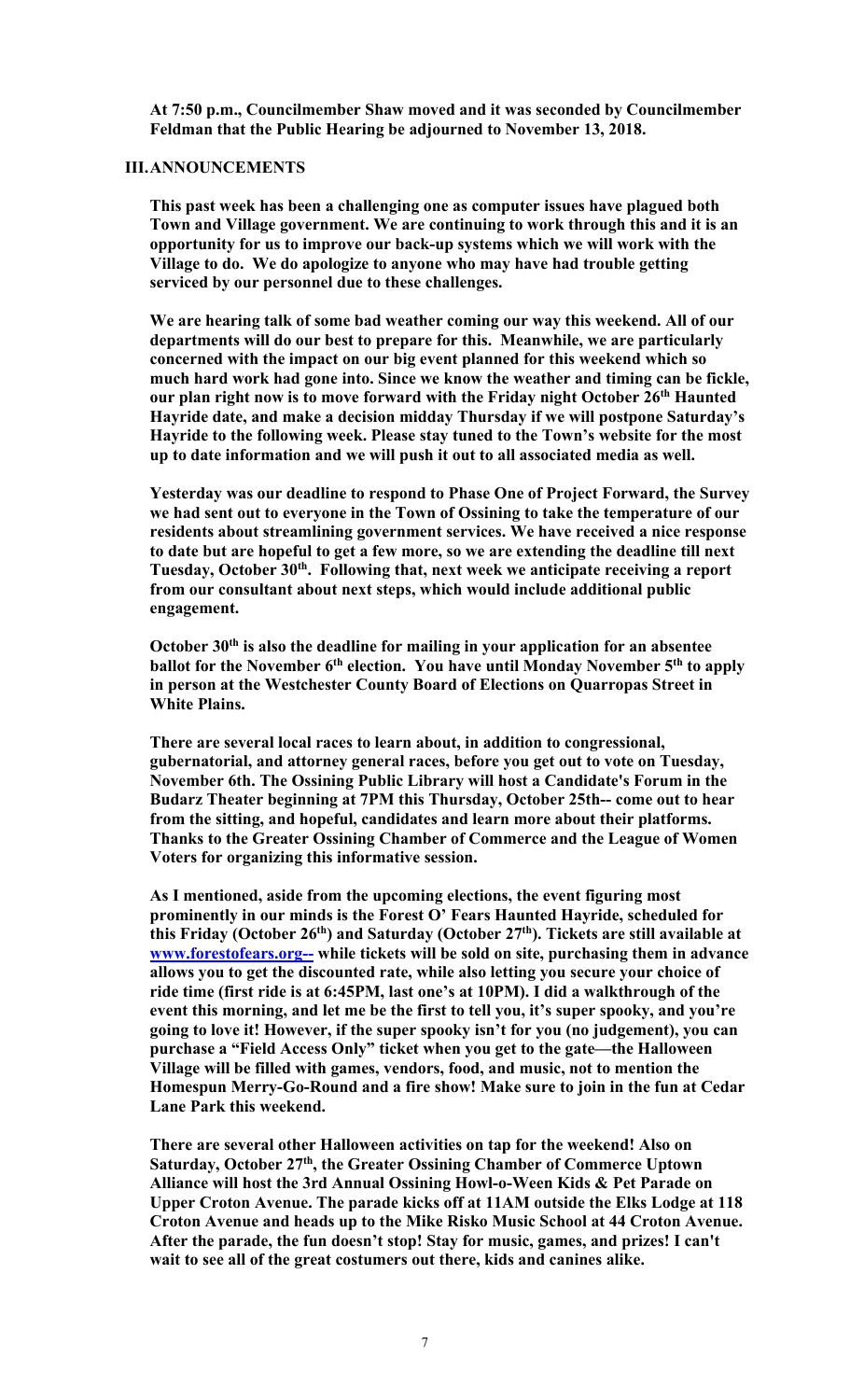**For all of those watching our meeting live, tomorrow (Wednesday, October 24th), Good Choice Kitchen on Main Street will be hosting a very special event for World Acupuncture and Medicine Day. Between 10:30AM and 12:30PM, stop in and see Leah Schwartz of Lifted Heart Acupuncture who will answer all of your questions and give you some valuable information on how acupuncture can help you live a happier, calmer, healthier life. And when you're done, you'll be in a perfect spot to enjoy a delicious, fresh, local lunch! It's a win-win.** 

**The Village of Briarcliff Manor will be holding their Ragamuffin Parade that morning as well-- co-sponsored by the Briarcliff Manor Fire Department, this march kicks off outside the Operating Engineers building on Pleasantville Road at 9:30AM. After you march, stay for goody bags and a magic show starting at 10AM.**

**Costumes not your thing? That's ok too-- the Ossining Public Library will hold an Adult Pumpkin Painting Workshop at 12PM-- kids can come too, but preregistration is required for everyone. Call James Trapasso at 941-2416 ext. 327 or**  email him at *jtrapasso*@wlsmail.org to sign up for this free activity.

**On Sunday, October 28th, Teatown has an excellent program scheduled for the animal lovers in our midst. On Sunday, October 28th, head on over for "Animals Nobody Likes," a program where you will get to know some of our local animals who get a bad rap, but are an important and exciting part of our ecosystem! You will even get to reach out and touch some of these misunderstood creatures-- I am sure you will change your mind! Make sure to pre-register for this one at Teatown.org**

Next Tuesday, October 30<sup>th</sup> is a 5<sup>th</sup> Tuesday and the Town Board will not be meeting **at our usual time (although we may need to make a morning meeting in order to pay bills). Lucky you, The Briarcliff Manor will be hosting the Halloween Bash that evening in support of Gullotta House. Come for live music, a buffet, a cash bar, and a costume contest! The fun starts at 6:30PM and goes til 10PM—for tickets, visit www.halloweenbashbriarcliffmanor.eventbrite.com.** 

**On Saturday, November 3rd, the Ossining Public Library will be hosting "Mad for the Library," a 60s-themed fundraiser, in the Budarz Theater starting at 7PM. Make sure to dress for the occasion, and enjoy wine, snacks, dancing, and a silent auction, all while listening to live music courtesy of the Mike Risko Band. Proceeds will go to fund a World Music Concert Series at the library. Visit www.ossininglibrary.org for more information and to get your tickets.** 

**Another great event coming up? The Ossining Rotary Club's Byington Memorial**  Scholarship fundraiser on the evening of Monday, November 5<sup>th</sup>. Proceeds from the **evening help the Rotary support local students with scholarships towards their education, and we also get to celebrate the Employee of the Season from each of the municipalities and service organizations represented by Rotary. Tickets can be purchased ahead of time or at the door, email GRC10562@yahoo.com to secure your seat for this great annual community event, and yes, the Town has nominated an employee, fingers crossed!** 

**Tickets are still available for the Sing Sing Swing—an up the river cruise leaving from Yonkers to benefit the Sing Sing Prison Museum. This year's event is on Sunday, November 18th and I can hardly wait. Vince Giordano and the Nighthawks will be there to get you on your feet with their big band sounds, so I hope you will join me for a night of dancing on the Hudson with proceeds going to a very important local effort.** 

**Finally, I wanted to give everyone an update on the 2019 Budget. We are one week away from submitting the Supervisor's Budget, and from here, everything is looking pretty good for us to remain within the tax cap yet again. It is, however, a tedious process with a lot of small details to work out. I am grateful for the excellent work and leadership of both Deputy Comptroller Dale Ferreira and Budget Director Maddi Zachacz to get us through it, especially while we have had multiple computer hurdles to overcome. We are going to take every last minute this year to make sure**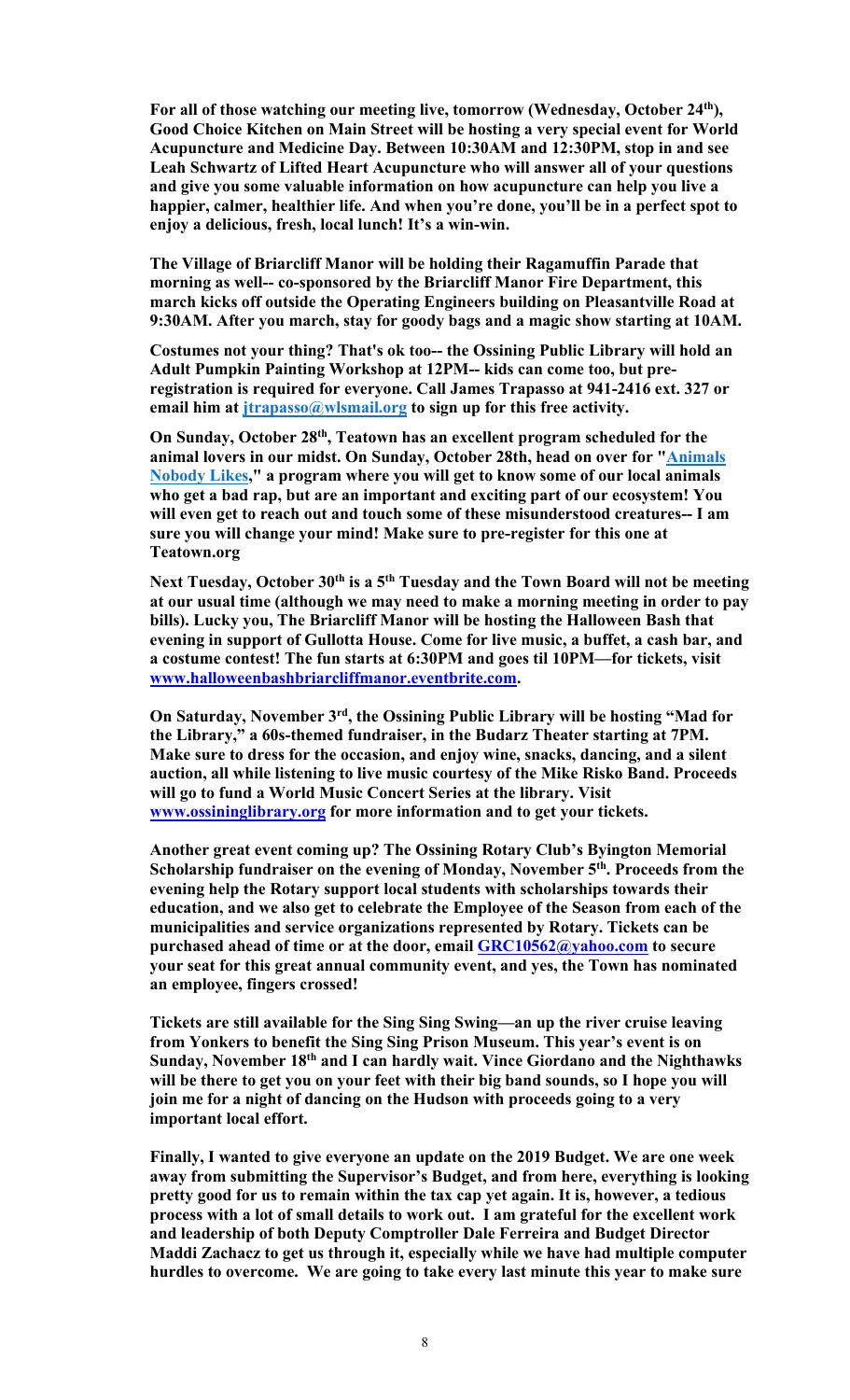**we get it all right. Some upcoming dates that of interest to you—Wednesday, October 31st, the Supervisor's or Tentative Budget will be available on the Town of Ossining website, and also in hard copy in the Office of the Town Clerk and at the Ossining Public Library. We will be presenting the budget on Tuesday, November 20th as part of our weekly Board Meeting, and the public hearing will be held at the Courthouse, right here, on Tuesday, November 27th at 7:30PM. In the meanwhile, the Town Board will be taking time to review the submittals, meet with department heads, and make revisions. Those meetings will be open to the public. If you do care to join us, we will be on the 3rd floor of 16 Croton Avenue on Friday, November 9th starting at 12 Noon and ending around 5PM, and Wednesday, November 14th starting at 9:30AM and ending around 1:30PM. You can also email us at TC@townofossining.com or call my office at (914) 762-6001 and we will try our best to answer your inquiries!** 

### **IV.LIAISON REPORTS**

**Councilmember Feldman attended the Briarcliff Manor Fire Department inspection and thanked them for their service.** 

### **V.DEPARTMENTAL REPORTS**

### **VI.BOARD RESOLUTIONS**

### **A. North State Road MOGO Trail Plan Design**

**Councilmember Feldman moved and it was seconded by Councilmember Shaw that the following resolution be approved.** 

**Resolved, that the Town Board of the Town of Ossining authorizes the Supervisor to sign a proposal from Sam Schwartz Engineers of New York, NY in the amount of \$65,000 for engineering and design services for the North State Road Bike Lane and Millwood Ossining Go! Trail Plan, pending review of Counsel to the Town as to form; and** 

**Be it Further Resolved, that these professional services will be paid for by grant funding from the Hudson River Valley Greenway and the New York State Energy Research and Development Authority.** 

**Supervisor Levenberg stated that We had received to grants to develop bike lanes in Ossining, one of which, the Hudson Valley Greenway Grant, requires that we make significant progress on it by year's end. MOGO –Millwood Ossining Task Force had identified North State Road as low hanging fruit in our interest to connect the Village of Ossining to the North County Trailway for bicycles and pedestrians. We have identified one of the premier bicycle lane firms in the area to work with us with design and engineering, and public engagement, Sam Schwartz Engineers of NYC, and are excited to be working with them on this grant funded project. The total grant funding will come from both the Greenway and the New York State Energy Research and Development Authority (NYSERDA).** 

 **Motion Carried: Unanimously** 

#### **B. Termination- Town Court**

**Councilmember D'Attore moved and it was seconded by Councilmember Shaw that the following resolution be approved.** 

**Resolved, that the Town Board of the Town of Ossining officially terminates the employment of part-time Court Attendant Corey Dawkins, effective September 28th, 2018.** 

 **Motion Carried: Unanimously**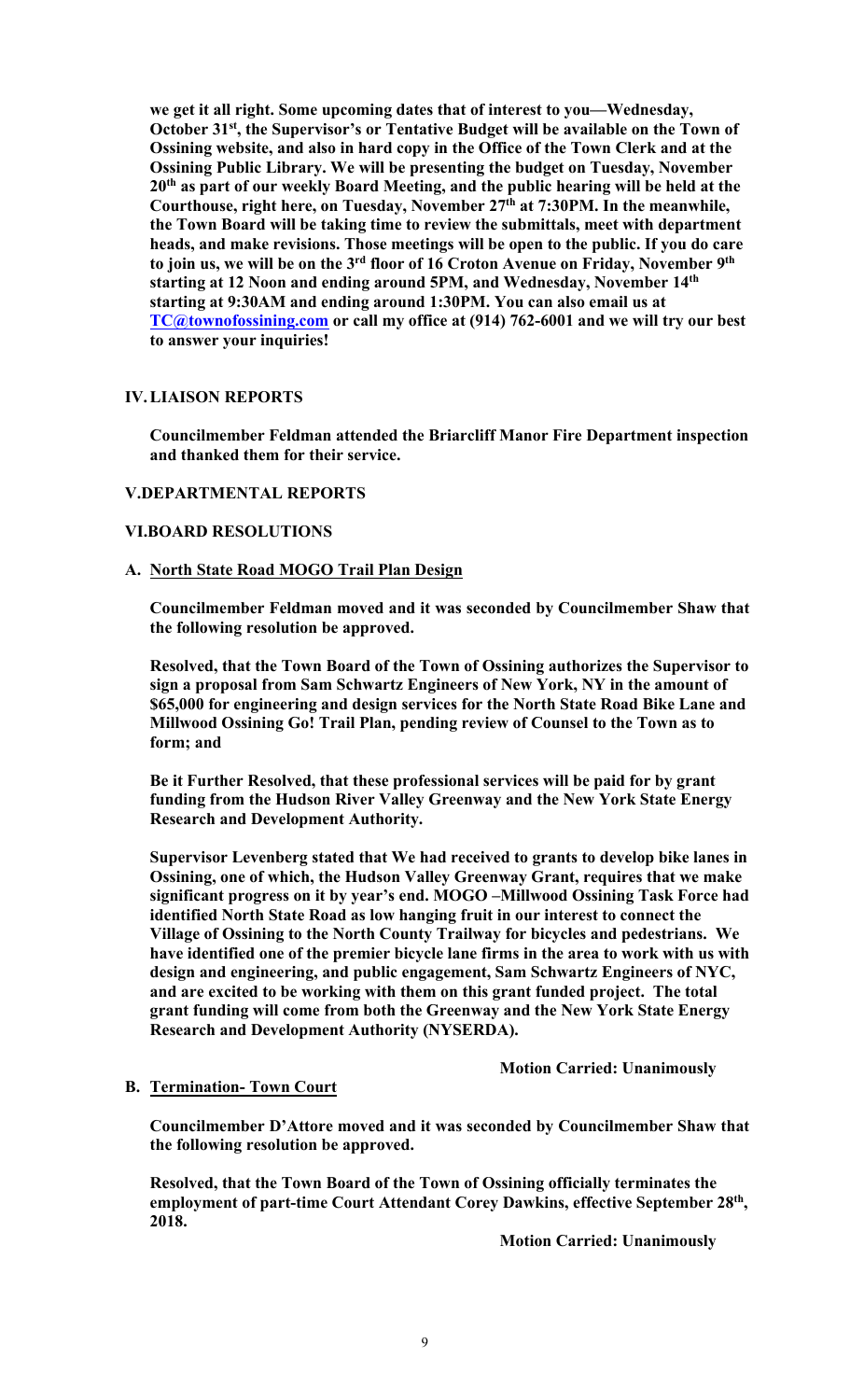## **C. Peckham Road Corporation, Road Reclamation- Hawkes Avenue**

**Councilmember Feldman moved and it was seconded by Councilmember Shaw that the following resolution be approved.** 

**Resolved, that the Town Board of the Town of Ossining hereby accepts the proposal from Peckham Road Corporation dated October 4th, 2018, for the full-depth reclamation of a section of Hawkes Avenue in the Town of Ossining, written to include milling, prep work, cutting joints, shimming, and cutting around driveways and catch basins, at a price not to exceed \$34,200; and** 

**Be it Further Resolved, that the Town Board acknowledges that this price has been quoted as per the Columbia County Pavement Reclamation bid, which the Town Comptroller finds to be in compliance with Town of Ossining procurement regulations.** 

**Supervisor Levenberg stated that as we discussed at our special meeting last week when we opened this capital project to repave Hawkes Avenue, we are asking for approval for a two part process. Peckham will be responsible for reclamation and utilizing the millings to repave. Then Rinaldi will do the final paving coat of a large section of Hawkes Avenue** 

**The price for reclamation has been quoted per the Columbia County Pavement Reclamation bid, and Louis Rinaldi is the annual paving bidder for 2018. We are**  scheduled to pave Nov 13, 14<sup>th</sup> and complete the project on the 15<sup>th</sup>.

 **Motion Carried: Unanimously** 

## **D. Louis Rinaldi Inc., Road Repaving- Hawkes Avenue**

**Councilmember Feldman moved and it was seconded by Councilmember Shaw that the following resolution be approved.** 

**Resolved, that the Town Board of the Town of Ossining hereby accepts the proposal from Town of Ossining annual paving bidder Louis Rinaldi Inc., dated October 1st, 2018, for the repaving of a section of Hawkes Avenue in the Town of Ossining, at a price not to exceed \$95,000.** 

 **Motion Carried: Unanimously** 

# **E. Contract— Flaming Barrel of Monkeys Entertainment**

**Councilmember Shaw moved and it was seconded by Councilmember Feldman that the following resolution be approved.** 

**Resolved, that the Town Board of the Town of Ossining hereby authorizes the Supervisor to sign an agreement with Sean R. McGoey dba Flaming Barrel of Monkeys Entertainment for performing as outlined in the agreement for the 2018**  Forest O' Fears Haunted Hayride, taking place on Friday, October 26<sup>th</sup>, 2018 and **Saturday, October 27th, 2018.** 

**Supervisor Levenberg stated that We are looking forward to once again have Sean R. McGoey of Flaming Barrel of Monkeys Entertainment to perform a show for our littlest attendees of the Forest O' Fears Haunted Hayride Halloween Village.** 

 **Motion Carried: Unanimously** 

# **F. Agreement- Completion of GASB 75 Report- FYE 2018 & 2019**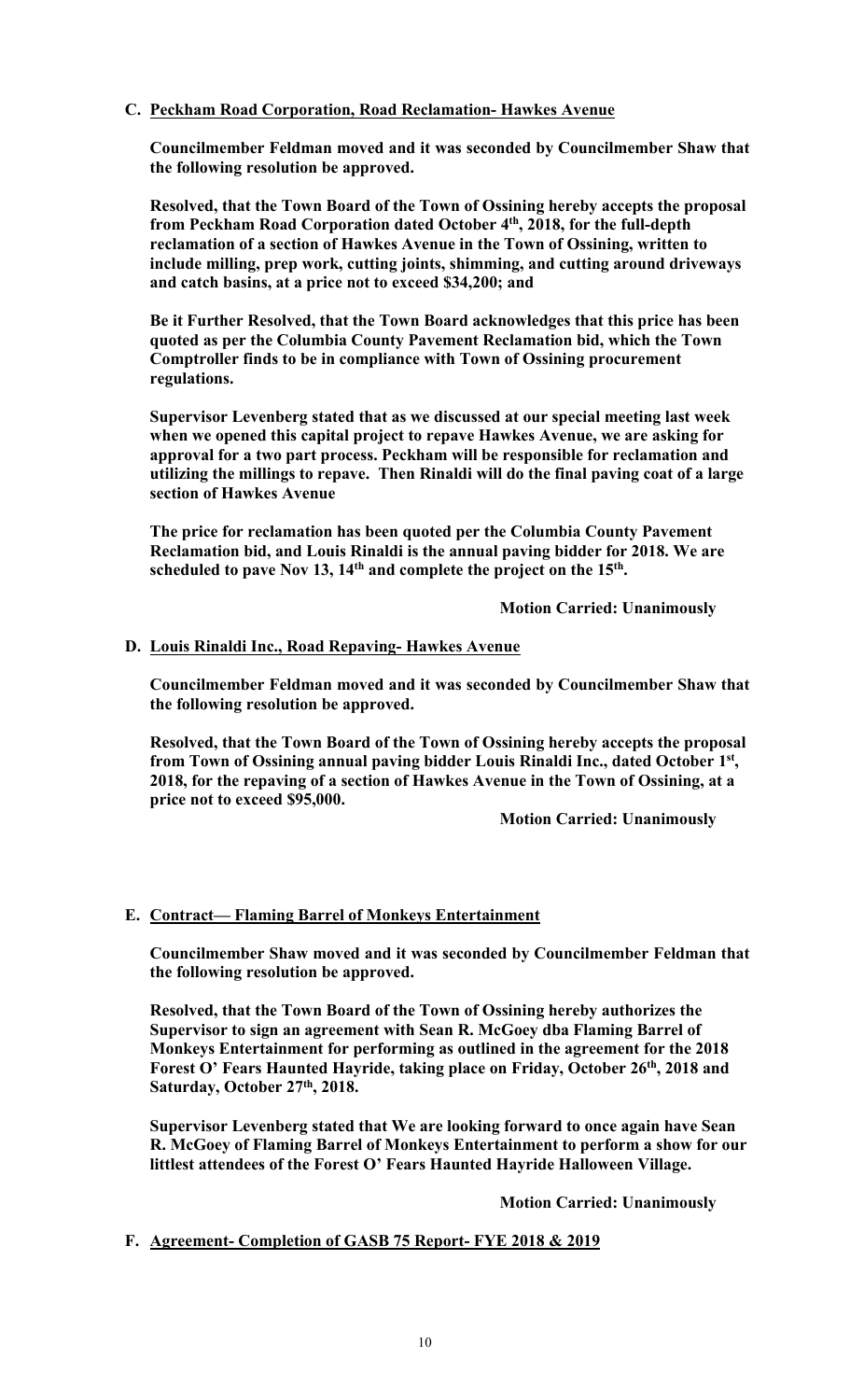**Councilmember Feldman moved and it was seconded by Councilmember Shaw that the following resolution be approved.** 

**Resolved, that the Town Board of the Town of Ossining hereby authorizes the Supervisor to enter into an agreement with USI Consulting Group, 95 Glastonbury Boulevard, Suite 102, Glastonbury, CT for the provision of a GASB 75 Valuation Report for Fiscal years 2018 and 2019 at a price contained within the proposal dated March 2018, subject to approval by Counsel to the Town as to form.** 

**Supervisor Levenberg stated that every three years, we are required to provide an analysis for New York State of our post employment benefit exposure. USI Consulting has been doing this for the Town and Village of Ossining for many years to perform the GASB 75 Valuation Report for Fiscal years 2018 and 2019.** 

 **Motion Carried: Unanimously** 

## **G. Request for Bids- Delivery of Meals and Supplies for Nutrition Program**

**Councilmember Feldman moved and it was seconded by Councilmember Shaw that the following resolution be approved.** 

**Resolved, that the Town Board of the Town of Ossining hereby authorizes the Town Clerk to advertise a Request for Bids for the delivery of meals and supplies for the Nutrition Program, located in the Ossining Community Center. Bids shall be submitted no later than 10:00AM on Monday, November 19th to the office of the Town Clerk.** 

**Supervisor Levenberg stated that Our Senior Nutrition program is looking for a competitive provider of meals for the daily meals we offer, and as such we are issuing this Request for Bids for the Nutrition Program, located in the Ossining Community Center at 95 Broadway. Bids are due by 10:00AM on Monday, November 19th to the office of the Town Clerk.** 

 **Motion Carried: Unanimously** 

## **H. Contract— DualWave Entertainment**

**Councilmember D'Attore moved and it was seconded by Councilmember Feldman that the following resolution be approved.** 

**Resolved, that the Town Board of the Town of Ossining hereby authorizes the Supervisor to sign an agreement with Jeff Staples dba DualWave Entertainment for performing as outlined in the agreement for the 2018 Forest O' Fears Haunted Hayride, taking place on Friday, October 26th, 2018 and Saturday, October 27th, 2018.** 

**Supervisor Levenberg stated that we are so excited to once again have the phenomenal Jeff Staples involved in the lighting (and also sound!) for the Forest O' Fears Haunted Hayride. Jeff's lighting, in addition to all the volunteer hours that have gone in to converting Cedar Lane Park into a very spooky place, makes all that hard work really come to life at night.** 

 **Motion Carried: Unanimously** 

### **I. Resolution approving EIC Municipal Agreement Addendum – "Pay when Received PACE" Product**

**Councilmember Feldman moved and it was seconded by Councilmember Shaw that the following resolution be approved.** 

**WHEREAS, the Town Board previously adopted Chapter 178 of the Town Code entitled "Sustainable Energy Loan Program" as authorized by Article 5-L of the**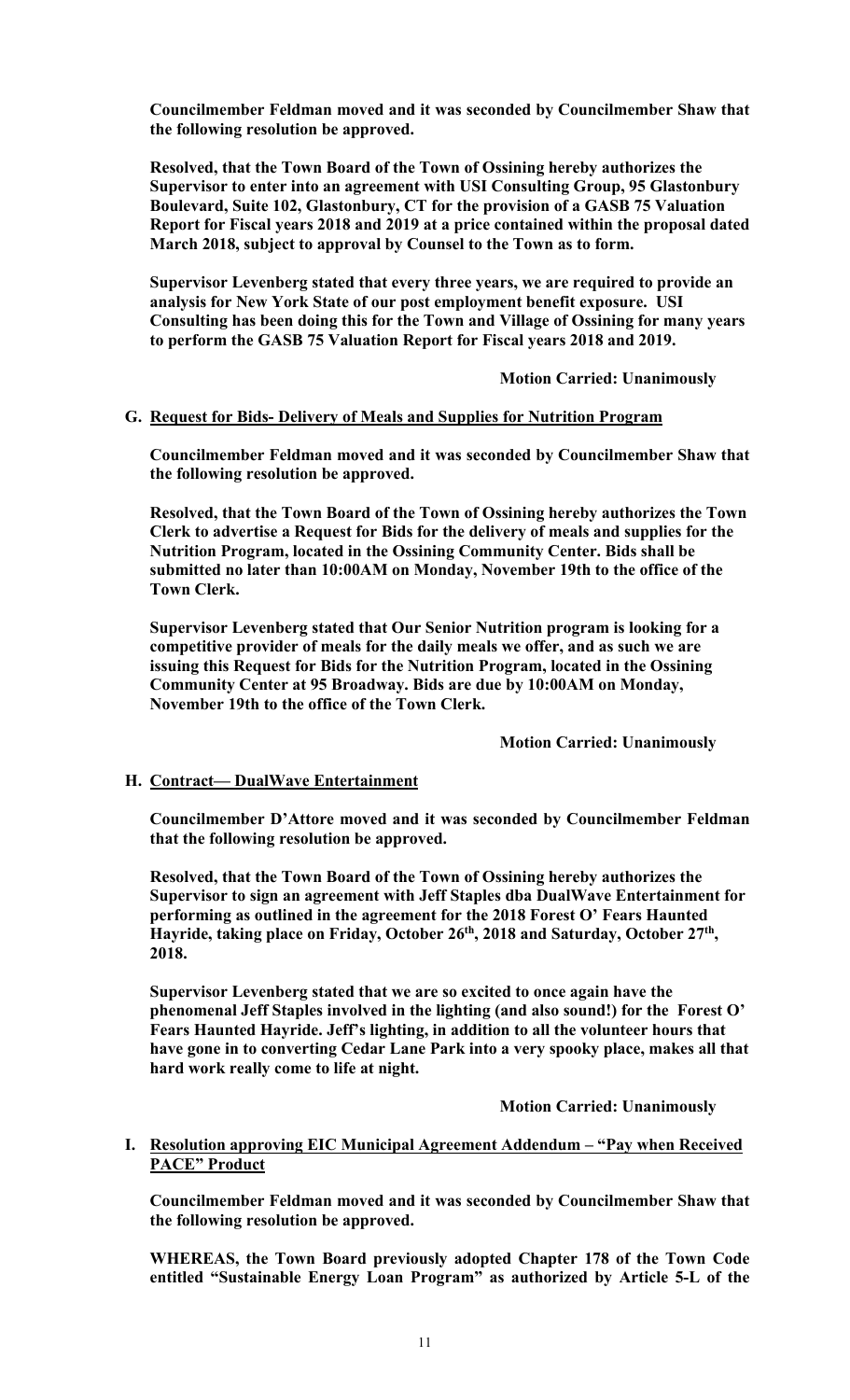**New York State General Municipal Law to establish a sustainable energy loan program using federal grant assistance, federal credit support or money from the state of New York or any state authority to make loans to the owners of real property located within the municipality to finance the installation of renewable energy systems and energy efficient improvements, related energy audits and renewable energy system feasibility studies, and the verification of the installation of such systems and improvements (the "Program"); and** 

**WHEREAS, the Town Board previously authorized the Town to enter into agreements and subsequent amendments with the Energy Improvement Corporation ("EIC"), a local development corporation, fully organized under section fourteen hundred eleven of the Not-for-Profit Corporation Law, to act as the agent for the Participating Municipalities to carry out and handle the administration of the Program; and** 

**WHEREAS, EIC is offering a new product referred to as "Pay When Received PACE", which varies from the currently available products in that the municipality is not required to remit payments pursuant to paragraph 2(c) of the municipal agreement unless and until payment is received by the municipality from the owner of the benefitted property, and** 

**WHEREAS, EIC's position is that the addition of this new product does not require any further amendments to Chapter 178 of the Town Code as the Municipal Agreement and Addendum will control the terms under which the Municipality is required to make payments to EIC, and** 

### **NOW THEREFORE,**

**BE IT RESOLVED, the Town Board approves the EIC Municipal Agreement Addendum with the "Pay When Received PACE" Product and authorizes the Supervisor to execute the Agreement Addendum and any other documentation as may be required to facilitate the availability of this Product in the Town of Ossining.** 

**Supervisor Levenberg stated that as discussed at a recent work session attended by Sarah Smiley and Mark Thielking from Energize NY, WHEREAS, the Town Board would like it make it possible to offer a new Pay when Received PACE financing product to make it easier for municipalities to offer options to businesses and organizations looking to take advantage of Property Assessed Clean Energy financing. This new product would not require the municipality to remit payments to Energize until payment has been received by the municipality from the owner of the benefitted property. We have been advised by EIC that this new product does not require any further amendments to Chapter 178 of the Town Code as the Municipal Agreement and Addendum will control the terms under which the Municipality is required to make payments to EIC.** 

## **Motion Carried: Unanimously**

#### **J. Resolution Approving Maintenance to Ossining Boat and Canoe Club**

**Councilmember Feldman moved and it was seconded by Councilmember Shaw that the following resolution be approved.** 

**Resolved, that the Town Board of the Town of Ossining hereby acknowledges the request made by the Ossining Boat and Canoe Club, as per the letter sent by OBCC Commodore Dr. Michael Pavelcheck dated October 16th, 2018 regarding the installation of planters outside of the OBCC in order to protect the building and prevent washouts of the grounds surrounding the structure; and**